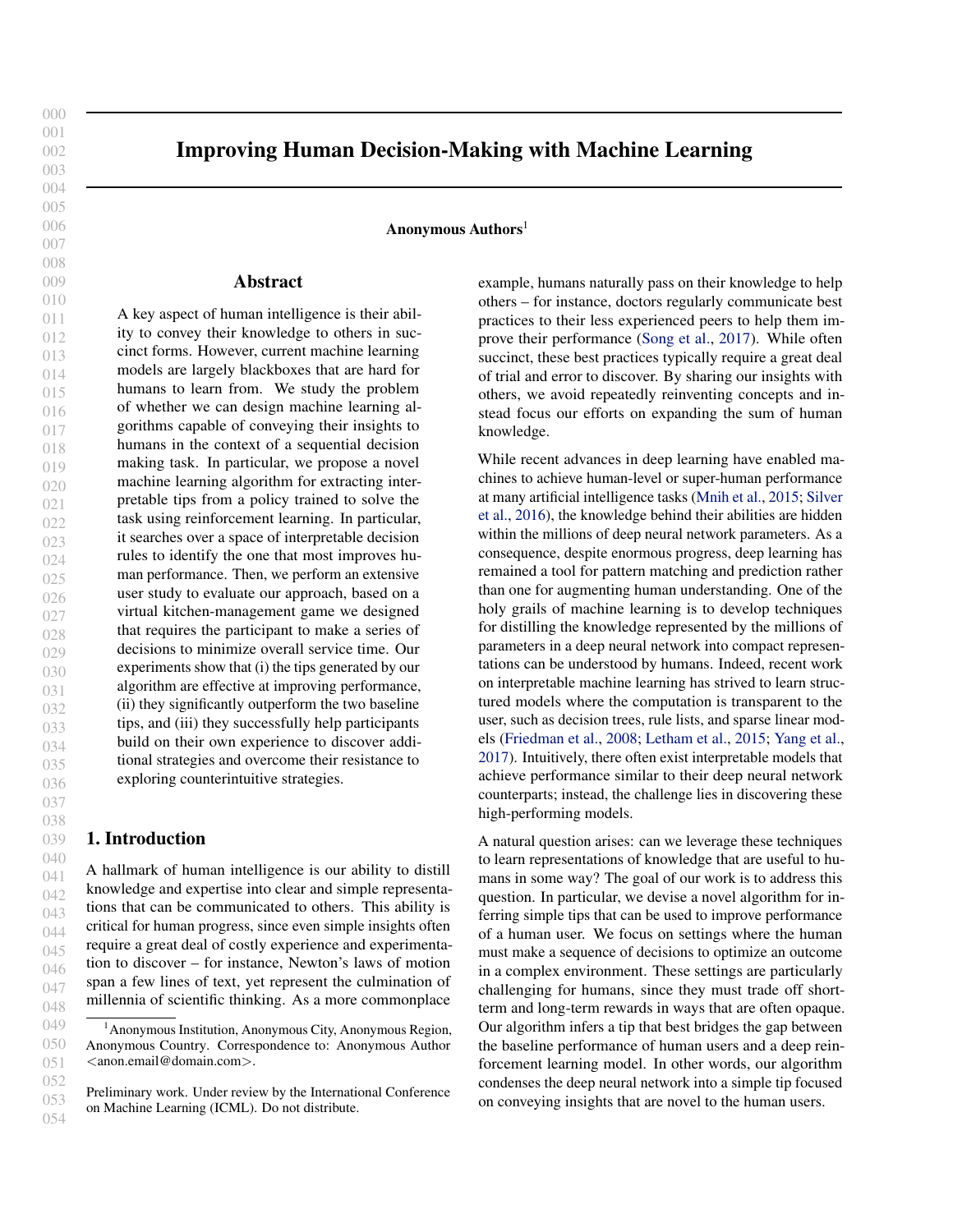055 056 057 058 059 060 061 062 063 064 We perform an extensive user study based on a scenario where human users are asked to play a game where they manage a virtual kitchen; an illustration of this task is shown in Figure [1.](#page-2-0) In this game, the users must assign subtasks to virtual workers with varying capabilities in a way that optimizes the time it takes to complete a set of food orders. This game is challenging because the human users must make tradeoffs such as deciding whether to greedily assign a worker to a subtask that they are slow to complete, or leave them idle in anticipation of a more suitable subtask.

065 066 067 068 069 070 071 072 073 074 075 We demonstrate that our algorithm can generate novel insights that enable human users to substantially improve their performance compared to counterparts that are not shown the tip. Interestingly, the users do not merely adjust their actions by blindly following the tip. Instead, as they gain experience with the game, they come to understand the significance of the tip and improve their performance in ways beyond the surface-level meaning of the tip. Our findings suggest that our algorithm infers interpretable and useful insights about the underlying task to the human users.

076 077 078 079 080 081 082 083 084 085 086 087 088 089 090 091 092 093 094 095 Related work. There has been a great deal of recent interest in interpretable machine learning (Caruana et al., 2015; Letham et al., 2015; Ribeiro et al., 2016; Doshi-Velez & Kim, 2017). Most of this work has focused on whether a human expert can understand why the model is making a certain prediction, in tasks such as patient diagnosis (Caruana et al., 2015) or image and text classification (Ribeiro et al., 2016). There has also been recent work seeking to understand how humans interpret predictions of machine learning models (Narayanan et al., 2018), as well as use measures of human understanding to measure and improve interpretability (Lage et al., 2018). Finally, there has been recent work on interpretable reinforcement learning (Verma et al., 2018), which can learn policies that are easier to verify (Bastani et al., 2018), generalize better (Inala et al., 2021), or satisfy combinatorial constraints (Inala et al., 2019). In contrast to prior work, our goal is to understand whether machine learning algorithms can communicate insights to improve human performance at complex sequential decision-making tasks.

# 2. Inferring Tips via Interpretable Reinforcement Learning

100 101 102 103 104 105 106 107 108 109 Consider a human making a sequence of decisions to achieve some desired outcome. We study settings where current decisions affect future outcomes—for instance, if the human decides to consume some resources at the current time step, they can no longer use these resources in the future. These settings are particularly challenging for decision-making due to the need to reason about how current actions affect future decisions, making them ideal targets for leveraging tips to improve human performance. In particular, our goal is to provide insights to the human that enable them to improve their performance.

We begin by formalizing the tip inference problem. We model our setting as the human acting to maximize reward in a Markov Decision Process (MDP)  $\mathcal{M} = (S, A, R, P)$ over a finite time horizon  $T$ . Here,  $S$  is the state space,  $A$  is the action space,  $R$  is the reward function, and  $P$  is the transition function. Intuitively, a state  $s \, 2 \, S$  captures the current configuration of the system (e.g., available resources), and an action  $a \, 2 \, A$  is a decision that the human can make (e.g., consume some resources to produce an item). More precisely, we represent the human as a decision-making policy

 $H$  mapping states to (possibly random) actions. At each time step  $t \geq \sqrt{\frac{\pi}{g}}$ ;  $\therefore$ :::;  $Tg$ , the human observes the current state  $S_t$  and selects an action  $a_t$  to take according to the probability distribution  $p(a_t | s_t) = H(s_t; a_t)$ . Then, they receive reward  $r_t = R(s/a)$ , and the system transitions to the next state  $s_{t+1}$ , which is a random variable with probability distribution  $p(s_{t+1} \mid s_t; a_t) = P(s_t; a_t; s_{t+1})$ , after which the process is repeated until  $t = T$ . A sequence of stateaction-reward triples sampled according to this process is called a *rollout*, denoted  $= ((s_1; a_1; r_1); \dots; (s_T; a_T; r_T)).$ The human's goal is to act according to a policy  $H$  that maximizes the cumulative expected reward  $J($   $H)$ , where

$$
J(\ )=\mathbb{E}_{D^{(1)}}\sum_{t=1}^{\mathcal{F}}t_{r_{t}}^{\pi}
$$

and where  $D^{(-)}$  is the distribution of rollouts induced by using policy.

Now, given the MDP  $\mathcal M$  along with the human policy  $H$ , our goal is to learn a tip that most improves the cumulative expected reward. Formally, a tip indicates that in certain states s, the human should use action (s)  $2 \text{ A}$  instead of their own policy  $H$ . For simplicity, we assume that the human always follows the tip; while this assumption does not always hold in practice, we find that it works well as long as the human can understand the tip along with its rationale. Thus, we consider tips in the form of a single, interpretable rule:

$$
(s) = if (s) then take action a;
$$

where  $a \neq 2$  A is an action and (s)  $\neq 2$  ftrue; falseg is a logical predicate over states  $s \, 2 \, S$ —e.g., it might say that a sufficient quantity of a certain resource is currently available. Intuitively, a tip  $= ( \n\times a)$  says that if the condition is satisfied, then the human should use action  $a$ ; otherwise, they should use their default action  $H(s)$ . Assuming the human follows this tip exactly, then the resulting policy they use is  $H$ , where

$$
( ) (s; a) = \begin{cases} (a = a^{0}) & \text{if } (s) \\ (s; a) & \text{otherwise.} \end{cases}
$$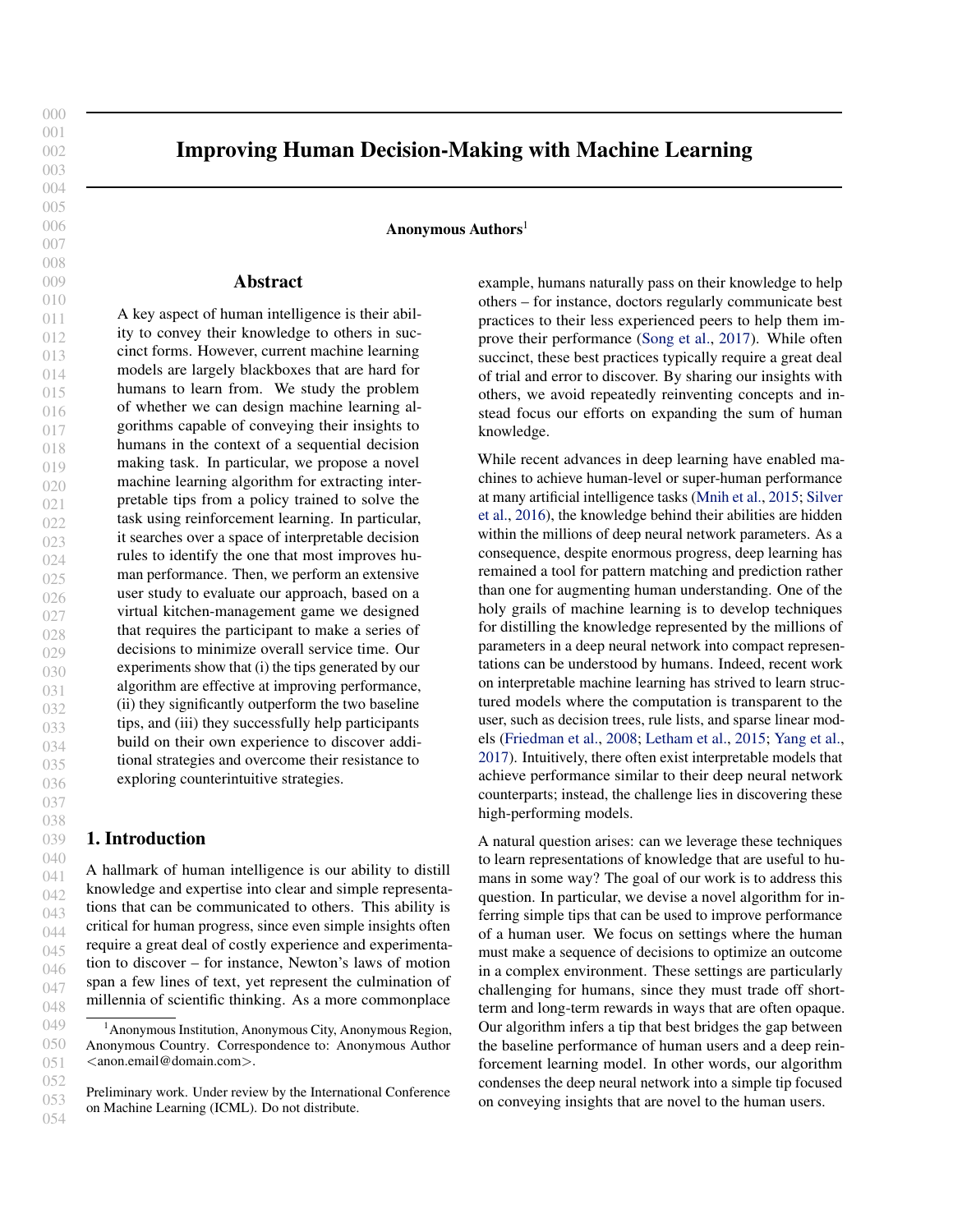Improving Human Decision-Making with Machine Learning

<span id="page-2-0"></span>

Figure 1: Overview of behavioral study: virtual kitchen management.

Then, our goal is to compute the tip that most improves the human's performance—i.e.,

 $=$  arg max  $J(H)$ : (1)

The tip inference problem is to compute .

Next, we describe our algorithm for solving this problem. To guide our algorithm, we first compute the optimal Qfunction  $Q$  by (approximately) solving the Bellman equations

$$
Q (s; a) = R(s) + \mathbb{E}_{a (s; ) : s^{0} P(s; a; )} [Q (s; a)]
$$

using Q-learning (Watkins & Dayan, 1992), where we parameterize Q using a neural network with a single hidden layer. Then, we can rewrite the objective  $J( \begin{bmatrix} H \\ H \end{bmatrix})$  in (1) as follows (Bastani et al., 2018):

$$
J\left(\begin{array}{cc} H \\ H \end{array}\right) = E \begin{array}{cc} & \mathcal{F} \\ & \mathcal{N} \\ & \mathcal{O} \left( S_t / a_t \right) \end{array}.
$$

Since we do not have access to samples  $D^{(+)}$ . we use the approximation using  $D<sup>(H)</sup>$  $D^{(+)}$ . which is good as long as the tip does not drastically change the human's decisions. Furthermore, we approximate the expectation in our objective using rollouts  $1$ ; :::; k  $D^{(+)}$  from the human policy  $H$ , where  $i = ((s_{i,1}, a_{i,1}, r_{i,1}), \dots, (s_{i,T}, a_{i,T}, r_{i,T}))$ . Thus, our algorithm computes the tip

161  
\n162  
\n163  
\n164  
\n
$$
\begin{array}{rcl}\n & \times & \times & \times \\
163 & & k \\
164 & & l=1\n\end{array} \nQ (s_{i, t} : (a_{i, t} ) (s_{i, t})). \quad (2)
$$

where for a given tip = (
$$
\overrightarrow{a}
$$
) and action  $\overrightarrow{a}^0$ , we have  
\n( $\overrightarrow{a}$ ) (s) =  $\begin{pmatrix} a & \text{if } (s) = 1 \\ a^0 & \text{otherwise.} \end{pmatrix}$ 

We optimize (2) by enumerating through candidate tips, evaluating the objective, and selecting the tip  $\land$  with the highest objective value.

# 3. Case Study: Kitchen-Management Game

We have developed a sequential decision-making task in the form of a virtual kitchen-management game that can be played by individual human users. In this game, the user takes the role of a manager of several virtual workers (namely, chef, sous-chef, and server) producing food orders (all burgers) in a virtual kitchen. Each order itself consists of a fixed set of subtasks (namely, chop meat, cook burger, or plate burger). The game consists of a fixed number of steps; on each step, the user must decide which (if any) subtask to assign to an idle worker. The worker becomes busy for a number of subsequent time steps, after which the subtask is completed and the worker becomes idle again. An order is completed once all its subtasks are completed, and the game is complete once all orders are completed. The user's goal is to complete the game in as few time steps as possible.

There are two key aspects of the game that make it challenging for the human to perform well. First, the subtasks have dependencies—i.e., some subtasks of an order can only be assigned to a worker once other subtasks of the same order have already been completed. In particular, "cook burger" can only be assigned once "chop meat" is completed, and "plate burger" can only be assigned once "cook burger" is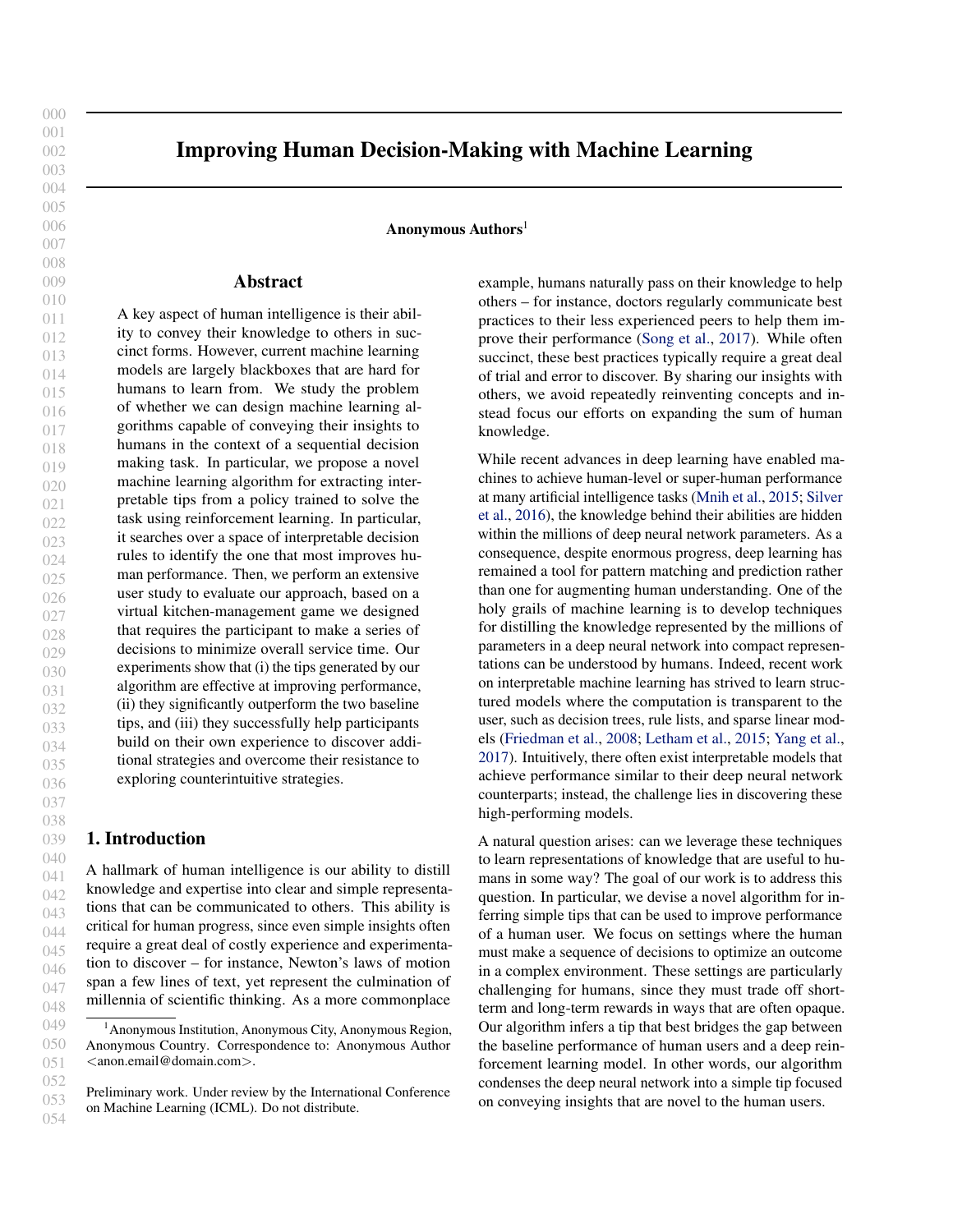165 166 167 168 169 170 171 172 173 174 175 176 177 178 179 180 181 182 183 184 completed. Second, the virtual workers are heterogeneous i.e., different workers take different numbers of time steps to complete different subtasks. In particular, the chef chops and cooks more quickly but plates more slowly than the server, and the sous-chef performs between the chef and server on all subtasks. As a consequence, the user faces the following dilemma. Suppose a worker becomes idle, but there is no available subtask that that worker completes quickly. Then, the user must either assign a suboptimal subtask to that worker, or leave the worker idle until such a subtask to become available. For instance, if the server is idle but all available subtasks are "cook burger", then the user must either assign "cook burger" to the server, or leave the server idle until a "serve burger" task becomes available. Furthermore, participants are not shown the exact number of steps each worker takes to complete each subtask, only the median number of steps taken. The true number of steps for a given worker is only revealed if they assign the subtask to that worker. Thus, the user must experiment to learn this information.

185 186 187 188 189 190 191 192 193 Finally, our experimental design is based on two scenarios of the virtual kitchen, differing in terms of which workers are available. First, in the fully-staffed scenario, the human user has access to all three virtual workers—i.e., the chef, sous-chef, and server. Second, in the understaffed scenario, the user has access to only two virtual workers—in particular, the sous-chef and server. The scenarios are otherwise identical.

## 4. Experiments

194 195

196 197 198 199 200 201 202 203 204 205 206 207 208 209 210 211 212 213 214 We study how humans interpret and follow the tips inferred by our algorithm in pre-registered behavioral experiments involving Amazon Mechanical Turk (AMT) users<sup>1</sup>. We show that our tips significantly improve participant performance compared to the control group, as well as compared to two baselines: (i) a baseline algorithm that naïvely tries to match the optimal policy, and (ii) tips suggested by previous participants. These results demonstrate that despite their simplicity and conciseness, our tips capture strategies that are hard for participants to learn and can significantly improve their performance. In addition, we find evidence that the participants were not blindly following our tips, but combine them with their own experience to improve performance. Finally, we also find evidence that participants build on our tips by discovering additional strategies beyond the ones stated in the tips. We describe our results below; experimental procedures as well as examples of tips and other additional results are provided in the Appendix.

### 4.1. Experimental Methodology

We compare to two baselines and a control group. Our first baseline is a naïve algorithm that, given rollouts  $\hat{D}$  from the optimal policy , computes the frequency  $C(S; a)$  of state-action pairs in  $\hat{D}$ , and then selects

$$
\gamma_{bl} = \arg \max \frac{1}{k} \sum_{i=1}^{k} \sum_{t=1}^{N} C (s_{i, t} / (a_{i, t} - ) (s_{i, t}))
$$
 (3)

Intuitively, this objective ignores the structure of the MDP implicitly encoded in the Q-function, and instead directly tries to imitates the optimal policy. For our second baseline, we show each participant a comprehensive list of candidate tips and ask them to select the one they believe would most improve the performance of future players.

To evaluate a given tip, we have participants play our game, showing them the tip for the entire duration of the game. We have them play a sequence of scenarios (called a *configuration*) to study how their performance evolves over time. There are two configurations. In the normal configuration ( $N = 1/317$  participants), each participant simply plays three rounds of the fully-staffed scenario; in this case, the participant is shown the same tip on all rounds. In the disrupted configuration ( $N = 1/011$  participants), each participant plays two rounds of the fully-staffed scenario and four rounds of the understaffed scenario; in this case, the participant is shown a tip tailored to the scenario on the current round.

The disrupted configuration is designed to show how tips can help participants adapt to novel situations where the optimal strategy substantially changes. In particular, in the fully-staffed scenario, the optimal strategy is not to assign chopping or cooking tasks to the server. In contrast, in the understaffed scenario, this strategy often leaves the server idle; instead, the optimal strategy is to have the server cook twice (with the sous-chef handling the remaining two cooking tasks).

We assess performance by comparing the completion time in the final round; we also examine the fraction of participants that reached the optimal reward (20 steps for fully-staffed and 34 steps for understaffed).

### 4.2. User Performance

Overall, our algorithm was the most successful at improving performance. In the normal configuration, participants shown our tip completed the final round in 22.54 steps on average (optimal is 20 steps), significantly outperforming those in other arms: 23.86 (control group,  $t(329)$  = 4:397,  $p < 0.0001$ , 23.73 (human tip,  $t(312) = 3.628$ ,  $p = 0.0002$ ), and 23.82 (naïve algorithm,  $t(334) = 4.232$ ,  $p < 0.0001$ ). In general, a substantial fraction of participants learned to play the game optimally after three rounds.

218 219

<sup>215</sup> 216 <sup>1</sup>The full pre-registration document for our study is available at <https://aspredicted.org/blind.php?x=8ye5cb>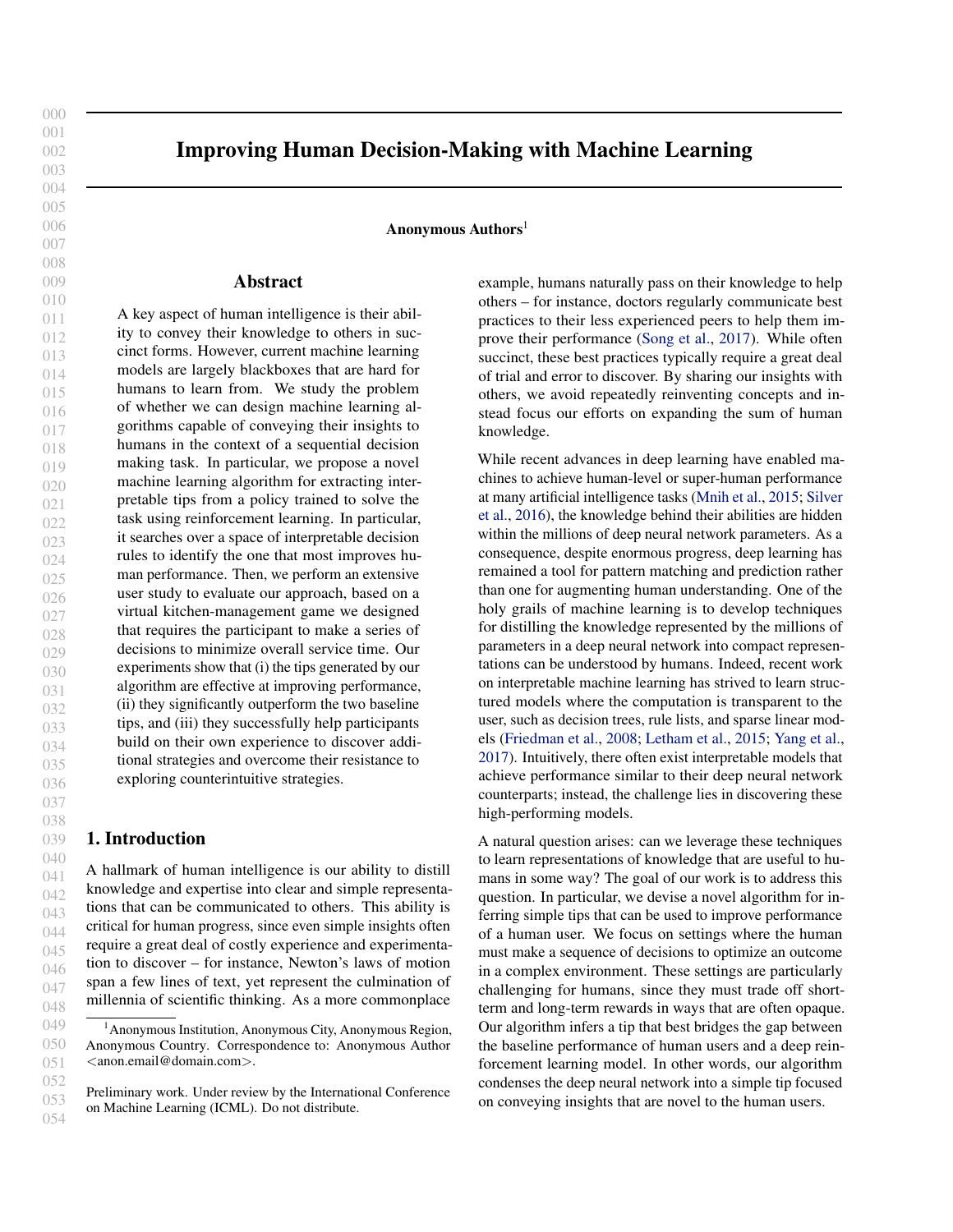| 226        |                                                                                                                                                                                                                                              |                                                               |
|------------|----------------------------------------------------------------------------------------------------------------------------------------------------------------------------------------------------------------------------------------------|---------------------------------------------------------------|
| 227        |                                                                                                                                                                                                                                              |                                                               |
| 228        |                                                                                                                                                                                                                                              |                                                               |
| 229        |                                                                                                                                                                                                                                              |                                                               |
| 230        |                                                                                                                                                                                                                                              |                                                               |
| 231        |                                                                                                                                                                                                                                              |                                                               |
| 232        |                                                                                                                                                                                                                                              |                                                               |
| 233        | ((a)) Normal con guration (optimal: 20 steps)                                                                                                                                                                                                | ((b)) Disrupted con guration (optimal: 34 steps)              |
| 234        |                                                                                                                                                                                                                                              |                                                               |
| 235        | Figure 2: Performance of participants across conditions in the last round.                                                                                                                                                                   |                                                               |
| 236        |                                                                                                                                                                                                                                              |                                                               |
| 237        |                                                                                                                                                                                                                                              |                                                               |
| 238        |                                                                                                                                                                                                                                              |                                                               |
| 239        |                                                                                                                                                                                                                                              |                                                               |
| 240        |                                                                                                                                                                                                                                              |                                                               |
| 241        |                                                                                                                                                                                                                                              |                                                               |
| 242        |                                                                                                                                                                                                                                              |                                                               |
| 243        |                                                                                                                                                                                                                                              |                                                               |
| 244        |                                                                                                                                                                                                                                              |                                                               |
| 245        |                                                                                                                                                                                                                                              |                                                               |
| 246<br>247 |                                                                                                                                                                                                                                              |                                                               |
| 248        |                                                                                                                                                                                                                                              |                                                               |
| 249        |                                                                                                                                                                                                                                              |                                                               |
| 250        |                                                                                                                                                                                                                                              |                                                               |
| 251        | ((a)) Normal con guration                                                                                                                                                                                                                    | ((b)) Disrupted con guration                                  |
| 252        | Figure 3: Performance over time.                                                                                                                                                                                                             |                                                               |
| 253        |                                                                                                                                                                                                                                              |                                                               |
| 254        |                                                                                                                                                                                                                                              |                                                               |
| 255        | 34.59% of those in our algorithm arm achieved optimal perpoorly since it blindly tries to mimic the optimal policy                                                                                                                           |                                                               |
| 256        | formance in the nal round, while 24.44% to 28.90% of the rather than focus on accounting for consequential decisions.                                                                                                                        |                                                               |
| 257        | other groups could do the same. In the disrupted con guraFor instance, in the disrupted con guration, it infers the                                                                                                                          |                                                               |
| 258        | tion, participants shown our tip completed the nal rounds in tip "Sous-chef should plate twice", which actually reduces                                                                                                                      |                                                               |
| 259        | 37.05 steps, again signi cantly outperforming those in otherperformance. The actions suggested by this tip occur at the                                                                                                                      |                                                               |
| 260        | arms: 37.92 (control group(243) = $4:361$ , p < 0:0001),                                                                                                                                                                                     | end of the game, which is too late to signi cantly bene t     |
| 261        | 37.53 (human tipt(246) = $2:52$ , p = 0:0061), and 38.40                                                                                                                                                                                     | overall performance. In contrast, our algorithm focuses on    |
| 262        | (nave algorithm, t(246) = 7:348, $p < 0:0001$ . We                                                                                                                                                                                           | mimicking decisions made by the optimal policy that have      |
| 263        | found similar results for the optimal performance rate. Onlylong-term bene ts. Finally, while the human arm performs                                                                                                                         |                                                               |
| 264        | participants given our tip achieved optimal performancebetter than the control group, it could not reach the perfor-                                                                                                                         |                                                               |
| 265        | 18.79% of participants in our algorithm arm played opti-mance of our tip. The human suggested tips suffer from                                                                                                                               |                                                               |
| 266        | mally, compared to 1.14% of the human tip arm, 0.99% ofhumans' inability to translate their strategy into a concise                                                                                                                          |                                                               |
| 267        | the näve algorithm arm, and 0.51% of the control arm. As and speci c tip and to adapt their strategy to disruption. In                                                                                                                       |                                                               |
| 268        | there were no signi cant differences in performance acrosshe normal con guration, the human suggested tip "Strate-<br>treatments when playing the initial fully-staffed rounds, re-gically leave some workers idle", while capturing the key |                                                               |
| 269        | markably poor performance outside of our algorithm armstrategy, is more shallow and less speci c than other tips,                                                                                                                            |                                                               |
| 270        | re ects the dif culty of managing the understaffed scenario.leaving participants to gure out the actual strategy. In the                                                                                                                     |                                                               |
| 271        |                                                                                                                                                                                                                                              |                                                               |
| 272        | Our results also help us understand the reasons behind the carried con guration, the human suggested tip "Server"                                                                                                                            | 'should cook once" indicates that humans were starting to ad- |
| 273        | success of our tip. Intuitively, the na algorithm performs                                                                                                                                                                                   |                                                               |
| 274        |                                                                                                                                                                                                                                              |                                                               |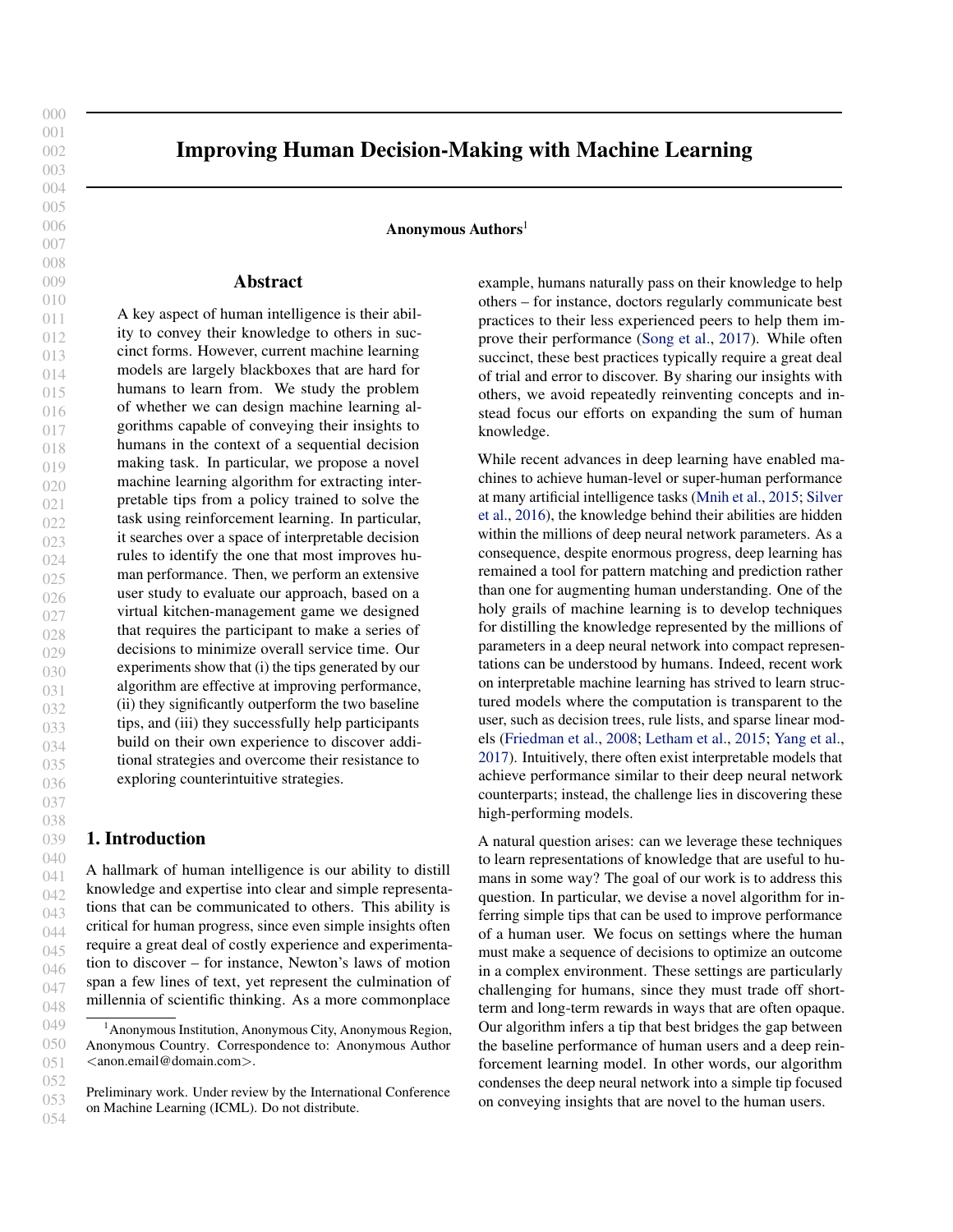Improving Human Decision-Making with Machine Learning ((a)) Algorithm: "Chef shouldn't plate" ((b)) Human: "Leave some idle" ((c)) Baseline: "Chef chops once" Figure 4: Cross-compliance rate across the rounds (normal con guration). ((a)) Algorithm: "Server cooks twice" ((b)) Human: "Server cooks once" ((c)) Baseline: "Sous-chef plates twice" Figure 5: Cross-compliance rate across the rounds (disrupted con-guration). just their strategy but it is not aggressive enough to achievemprove. These results suggest that our tip, while simple the optimal performance—as indicated by our tip ("Server and concise, encodes a complex underlying strategy that should cook twice"). In optimal play, the server actually the participants come to understand when they combine it needs to perform a signi cantly larger share of the subtasksvith their own experience playing the game. In contrast, the than the human tip suggests. Thus, the success of our tip lauman-suggested tip encodes a more shallow strategy that due in part to how it offers speci c advice that helps humansquickly improves performance but does not lead to deeper adapt to disruption and exploring potentially counterintu-insight over time. itive strategies. 4.3. Learning Over Time Next, we study how performance improves across rounds asnd actualized the strategies encoded in the tips we inferred. participants learn better strategies. In particular, tips can b&e study this question in two ways. First, we examine thought of as a substitute for learning, reducing the numbecross-compliangewhich is the compliance of the particiof rounds needed for participants to achieve a certain perfopant to alternative tips other than the one we showed them. mance level. In the normal con guration (Figure 3(a)), our Naïvely, there is no reason to expect participants to crosstip speeds up learning by at least one round compared toomply with an alternative tip (assuming it does not overlap any of the other arms—i.e., the performance of participantswith the tip shown), beyond the cross-compliance of the given our tip on thekth round was similar to the perfor-control group to that tip. Thus, cross-compliance measures mance of participants in alternative arms on the  $(1)$  th round. The improved speed of learning was even more apstrategies beyond what is stated in that tip. Finally, we inparent under the disrupted con guration: participants in thevestigate whether the tips could help participants uncover control group took four rounds to achieve the same levethe structure of the optimal policy beyond the simple rules of performance as those provided with our tip on the rst they stated. round. Interestingly, the human arm initially improves performance comparably to our arm (see Figure 3(b)); however, it levels off towards the end whereas our arm continues toূঁ 4.4. Learning Beyond Tips A key question is understanding how humans internalized how showing one tip can enable participants to discover Cross-compliance. We nd that our tips had high crosscompliance than other tips in both con gurations. For the normal con-guration, we -nd that participants across all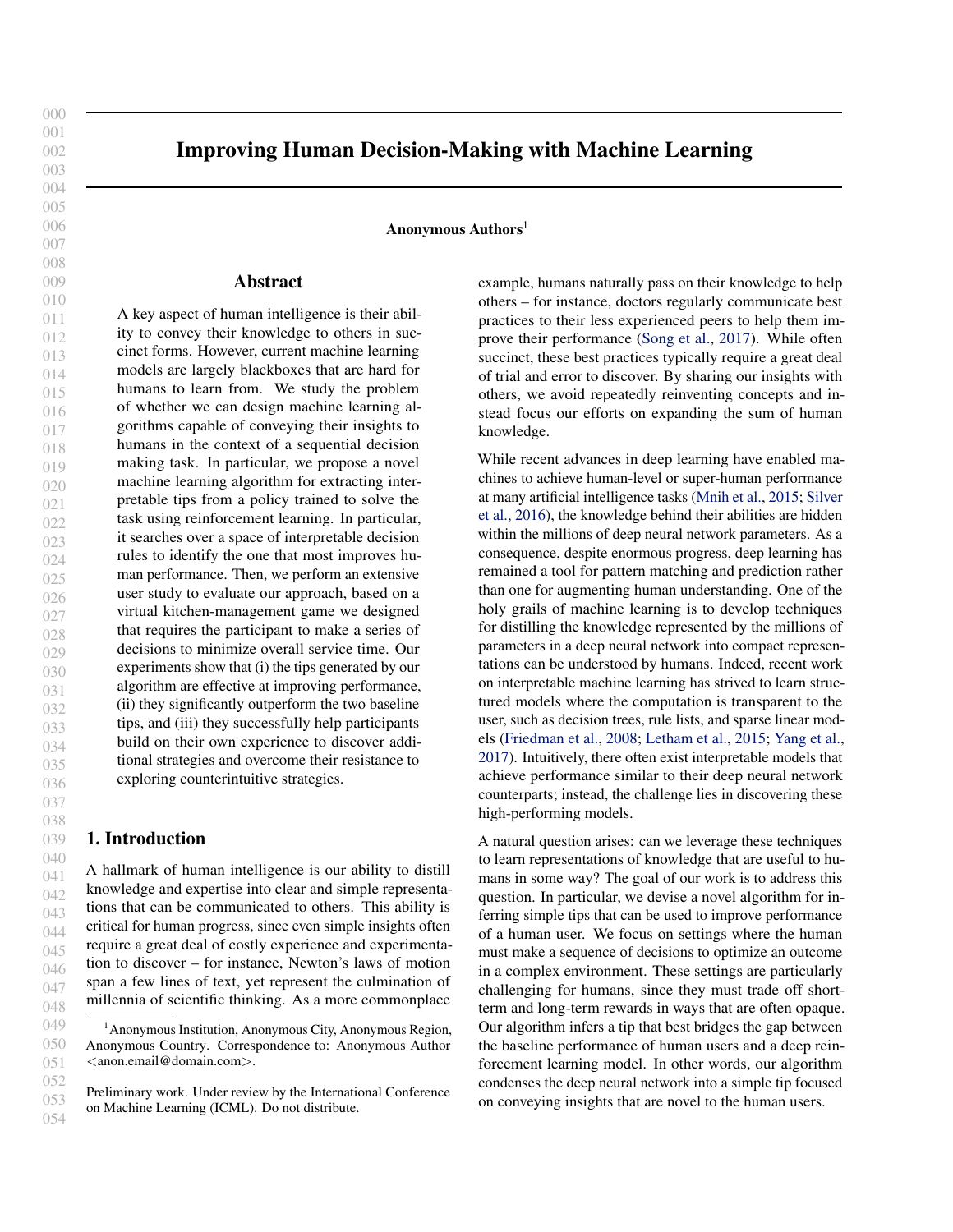((a)) Fully-staffed: "Server shouldn't cook" ((b)) Understaffed: "Server chops once"

Figure 6: Fraction of participants taking optimal action beyond the tips they were shown across the rounds.

347 348 349 350 351 352 353 354 355 356 arms learn not to assign plating to the chef (Figure 4(a)), Furthermore, for the understaffed scenario, the optimal polstrategically leave some virtual workers idle (Figure 4(b)), icy requires balanced assignment of cooking and plating and let the chef chop only once (Figure 4(c)). These tips areasks to both sous-chef and server while assigning most of all consistent with the optimal policy, suggesting that partici-the chopping tasks to sous-chef. A key rule beyond our tip pants generally learn over time to improve their performances thus "Server chops once". We nd that only participants regardless of the treatment. Interestingly, participants in then our arm cross-complied with this auxiliary tip (see Figure algorithm arm have similar or higher cross-compliance com6(b)), again demonstrating that our tip enables participants pared to the other arms. This result suggests that our tipo discover strategies beyond what is stated in the tip. is the most effective as the information it encompasses the

357 information conveyed by the other tips.

5. Conclusion

358 359 360 361 362 363 364 365 366 367 368 369 370 371 For the disrupted con-guration, the cross-compliance of the We have proposed a novel machine-learning algorithm for<br>the human and central arms with our tip remained, at (Fig.We have proposed a novel machine-learning algori the human and control arms with our tip remained at (Fig-We have proposed a nover machine rearring algorithm to<br>the f(a)), We share a similar trand far the moleculum automatically identifying interpretable tips designed to ure  $5(a)$ ). We observe a similar trend for the weed gorithm tip (Figure  $5(c)$ ). These results suggest that participants do not naturally learn this strategy over time, most likely since it is counterintuitive. In particular, simple tips can greatly It is countermiditive. In particular, simple tips can greatly sequential decision-making task. In particular, our results<br>improve human performance by capturing counterintuitive surveyed that our tip can anned un learning strategies that take a great deal of experimentation to dis-uggest that our tip can speed up rearming by up to three<br>cover. Finally, Figure 5(b) above the cross compliance trounds of in-game experience, demonstrating that cover. Finally, Figure 5(b) shows the cross-compliance to the human tip. Interestingly, compliance of the algorithm are numal up. increasingly, compilance of the algonition in the presence of in-game disruption, our results suggest<br>arm to this strategy actually decreases over time; indeed, our tip applies the pertisipants to discover ad the tip suggested by humans is a suboptimal strategy,  $s<sub>2</sub>$ complying with this tip leads to worse performance. improve human decision-making. Our behavioral study demonstrates that the tips inferred using our algorithm can successfully improve human performance at a challenging suggest that our tip can speed up learning by up to three rounds of in-game experience, demonstrating that our tip can signi cantly reduce the cost of learning. Furthermore, that our tip enables the participants to discover additional strategies beyond the given tip. In other words, the bene-t of tips comes not just from having the human follow the

372 373 Uncovering the optimal policy. At a high level, the optimal policy for the fully-staffed scenario has the chef cook discover additional insights. letter of the tip, but from how the human builds on the tip to

374 375 376 377 378 379 380 381 382 383 most of the dishes, has the server plate most of the dishes, mediation and disribution and the server plate mediation are several important directions for future work. First,<br>and never assigns the chef to plate or the server to cook. We cross aliming tipe to individual workers equid observe that participants generally recovered these optimal contains the individual workers could greatly imobserve that participants generally recovered these optimitation the performance of our tip inference algorithm—<br>strategies as they played more rounds. For instance, the fractional was would infer tipe accepted for differe tion of participants in each arm that never assigned cooking. We would line ups personalized for different skill<br>to the earlier agab reund, as if they were following the revels and individual worker characteristics. Next, to the server in each round, as if they were following the to the server in each roand, as if they were following the approach, we only inferred tips at one point in time. In<br>tip "Server shouldn't cook", increases over time and within approach, we only approach sould also be natio approach round the fractions are not statistically different among additional data is acleated which would are help was better and the fractions are not statistically different among additional data is acleated which would edditionid the haddons are not statistically allerchit among additional data is collected, which would enable us to better<br>the arms (see Figure 6(a)). This result suggests that people denoteed the lang term hand to of our learned about this rule by themselves across all arms. personalizing tips to individual workers could greatly imideally, we would infer tips personalized for different skill understand the long-term bene ts of our approach and understanding how it affects learning behavior over a longer

384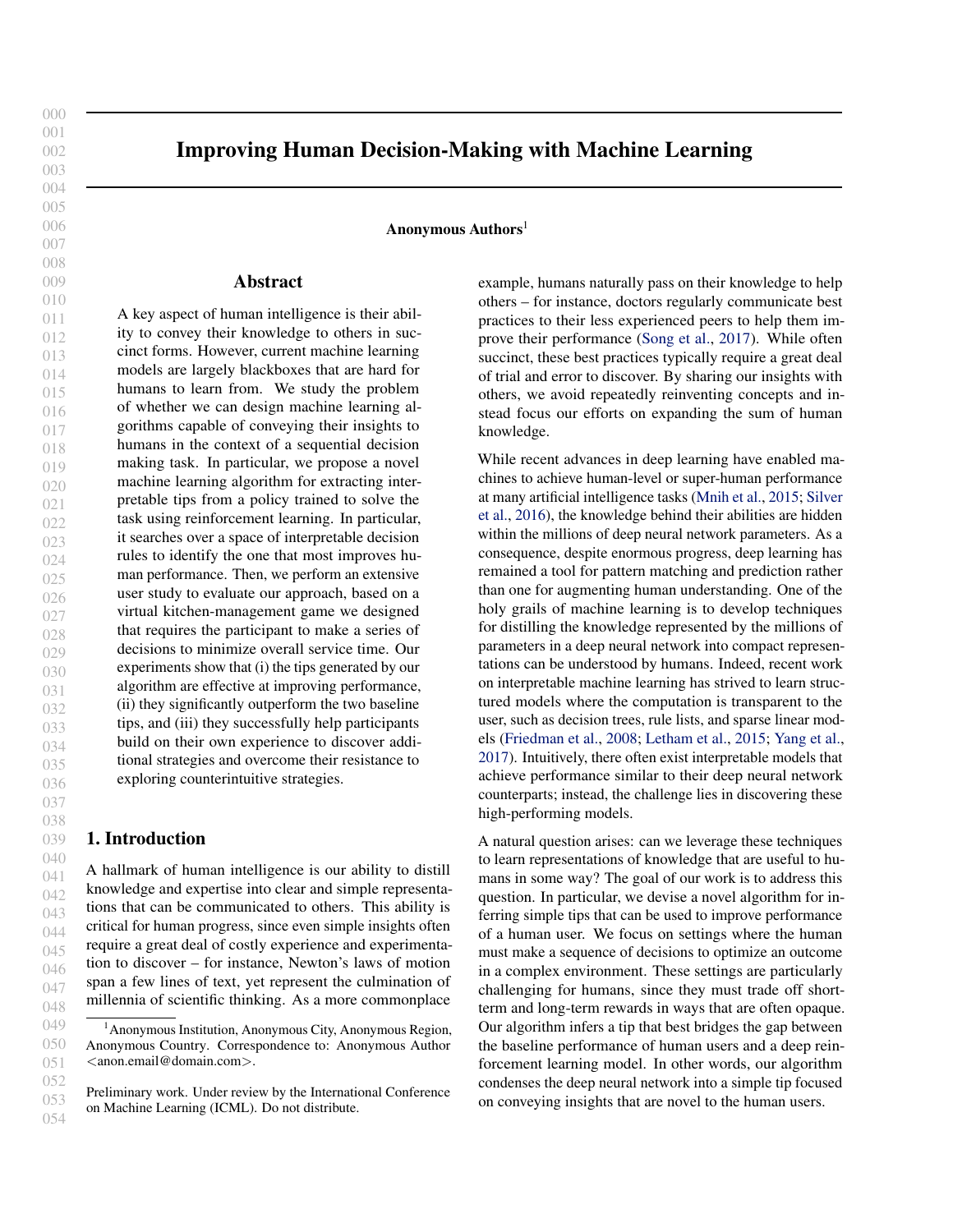| 385        | period of time. Another promising direction is extending our Friedman, J. H., Popescu, B. E., et al. Predictive learning                                                          |                                                                                                                     |
|------------|-----------------------------------------------------------------------------------------------------------------------------------------------------------------------------------|---------------------------------------------------------------------------------------------------------------------|
| 386        | algorithm to a collaborative setting. We have only studied                                                                                                                        | via rule ensemblesAnnals of Applied Statistic 2(3):                                                                 |
| 387        | how individual workers learn to improve performance, but                                                                                                                          | 916-954, 2008.                                                                                                      |
| 388        | a similar approach may help teams improve their collabora-                                                                                                                        |                                                                                                                     |
| 389        | tion and optimize information sharing. Finally, future work                                                                                                                       | Inala, J. P., Bastani, O., Tavares, Z., and Solar-Lezama,<br>A. Synthesizing programmatic policies that inductively |
| 390        | is needed to study how to better convey machine-generated                                                                                                                         | generalize. InInternational Conference on Learning                                                                  |
| 391        | tips to improve compliance. Recent work has documented                                                                                                                            | Representation 2019.                                                                                                |
| 392        | human aversion to advice made by algorithms (Eastwood                                                                                                                             |                                                                                                                     |
| 393        | et al., 2012; Dietvorst et al., 2015) and shown certain con-                                                                                                                      | nala, J. P., Yang, Y., Paulos, J., Pu, Y., Bastani, O., Ku-                                                         |
| 394        | ditions that alleviate such aversion (Dietvorst et al., 2018;                                                                                                                     | mar, V., Rinard, M., and Solar-Lezama, A. Neurosym-                                                                 |
| 395        | Logg et al., 2019). In our study, a fraction of participants                                                                                                                      | bolic transformers for multi-agent communicationXiv                                                                 |
| 396<br>397 | chose to forgo our tip and continue using their own strategy.<br>Finding ways to build trust and encourage compliance is                                                          | preprint arXiv:2101.032382021.                                                                                      |
| 398        |                                                                                                                                                                                   |                                                                                                                     |
| 399        | an important ingredient for ensuring our tips help people age, I., Ross, A. S., Kim, B., Gershman, S. J., and Doshi-<br>improve. Our empirical results suggest that following the |                                                                                                                     |
| 400        | tip depends not just on whether the user trusts the algorithm,                                                                                                                    | Velez, F. Human-in-the-loop interpretability pricarXiv                                                              |
| 401        | but on whether the user understands why the proposed tip is                                                                                                                       | preprint arXiv:1805.1157,12018.                                                                                     |
| 402        | reasonable. This insight brings a novel dimension to humar etham, B., Rudin, C., McCormick, T. H., Madigan, D.,                                                                   |                                                                                                                     |
| 403        | trust in arti cially intelligent systems.                                                                                                                                         | et al. Interpretable classi ers using rules and bayesian                                                            |
| 404        |                                                                                                                                                                                   | analysis: Building a better stroke prediction modelhe                                                               |
| 405        |                                                                                                                                                                                   | Annals of Applied Statistic <sup>9</sup> (3):1350-1371, 2015.                                                       |
| 406        | References                                                                                                                                                                        |                                                                                                                     |
| 407        | Bastani, O., Pu, Y., and Solar-Lezama, A. Veri able rein-Logg, J. M., Minson, J. A., and Moore, D. A. Algorithm ap-                                                               |                                                                                                                     |
| 408        | forcement learning via policy extraction. Advances in                                                                                                                             | preciation: People prefer algorithmic to human judgment.                                                            |
| 409        | neural information processing systems. 2494-2504,                                                                                                                                 | Organizational Behavior and Human Decision Processes                                                                |
| 410        | 2018.                                                                                                                                                                             | 151:90-103, 2019.                                                                                                   |
| 411        |                                                                                                                                                                                   | Mnih, V., Kavukcuoglu, K., Silver, D., Rusu, A. A., Veness,                                                         |
| 412        | Breiman, L. Random forestsMachine learning 45(1):                                                                                                                                 | J., Bellemare, M. G., Graves, A., Riedmiller, M., Fidje-                                                            |
| 413        | 5-32, 2001.                                                                                                                                                                       | land, A. K., Ostrovski, G., et al. Human-level control                                                              |
| 414        | Caruana, R., Lou, Y., Gehrke, J., Koch, P., Sturm, M., and                                                                                                                        | through deep reinforcement learning ture 518(7540):                                                                 |
| 415        | Elhadad, N. Intelligible models for healthcare: Predict-                                                                                                                          | 529-533, 2015.                                                                                                      |
| 416        |                                                                                                                                                                                   |                                                                                                                     |
| 417        | Proceedings of the 21th ACM SIGKDD international con-                                                                                                                             | ing pneumonia risk and hospital 30-day readmission. In Narayanan, M., Chen, E., He, J., Kim, B., Gershman, S., and  |
| 418        | ference on knowledge discovery and data mining.                                                                                                                                   | Doshi-Velez, F. How do humans understand explanations                                                               |
| 419        | 1721-1730, 2015.                                                                                                                                                                  | from machine learning systems? an evaluation of the                                                                 |
| 420<br>421 |                                                                                                                                                                                   | human-interpretability of explanationarXiv preprint                                                                 |
| 422        | Dietvorst, B. J., Simmons, J. P., and Massey, C. Algo-                                                                                                                            | arXiv:1802.006822018.                                                                                               |
| 423        | rithm aversion: People erroneously avoid algorithms after Ribeiro, M. T., Singh, S., and Guestrin, C. " why should                                                                |                                                                                                                     |
| 424        | seeing them errJournal of Experimental Psychology:                                                                                                                                | i trust you?" explaining the predictions of any classi er.                                                          |
| 425        | General 144(1):114, 2015.                                                                                                                                                         | In Proceedings of the 22nd ACM SIGKDD international                                                                 |
| 426        |                                                                                                                                                                                   | conference on knowledge discovery and data mirping                                                                  |
| 427        | Dietvorst, B. J., Simmons, J. P., and Massey, C. Overcoming                                                                                                                       | 1135-1144, 2016.                                                                                                    |
| 428        | algorithm aversion: People will use imperfect algorithms                                                                                                                          |                                                                                                                     |
| 429        | if they can (even slightly) modify themManagement                                                                                                                                 | Silver, D., Huang, A., Maddison, C. J., Guez, A., Sifre, L.,                                                        |
| 430        | Science64(3):1155-1170, 2018.                                                                                                                                                     | Van Den Driessche, G., Schrittwieser, J., Antonoglou, I.,                                                           |
| 431        |                                                                                                                                                                                   | Panneershelvam, V., Lanctot, M., et al. Mastering the                                                               |
| 432        | Doshi-Velez, F. and Kim, B. Towards a rigorous sci-                                                                                                                               | game of go with deep neural networks and tree search.                                                               |
| 433        | ence of interpretable machine learning Xiv preprint                                                                                                                               | nature, 529(7587):484-489, 2016.                                                                                    |
| 434        | arXiv:1702.086082017.                                                                                                                                                             | Song, H., Tucker, A. L., Murrell, K. L., and Vinson, D. R.                                                          |
| 435        | Eastwood, J., Snook, B., and Luther, K. What people                                                                                                                               | Closing the productivity gap: Improving worker produc-                                                              |
| 436        | want from their professionals: Attitudes toward decision-                                                                                                                         | tivity through public relative performance feedback and                                                             |
| 437        | making strategies Journal of Behavioral Decision Mak-                                                                                                                             | validation of best practice Management Scienc64(6):                                                                 |
| 438        | ing, 25(5):458-468, 2012.                                                                                                                                                         | 2628-2649, 2017.                                                                                                    |
| 439        |                                                                                                                                                                                   |                                                                                                                     |
|            |                                                                                                                                                                                   |                                                                                                                     |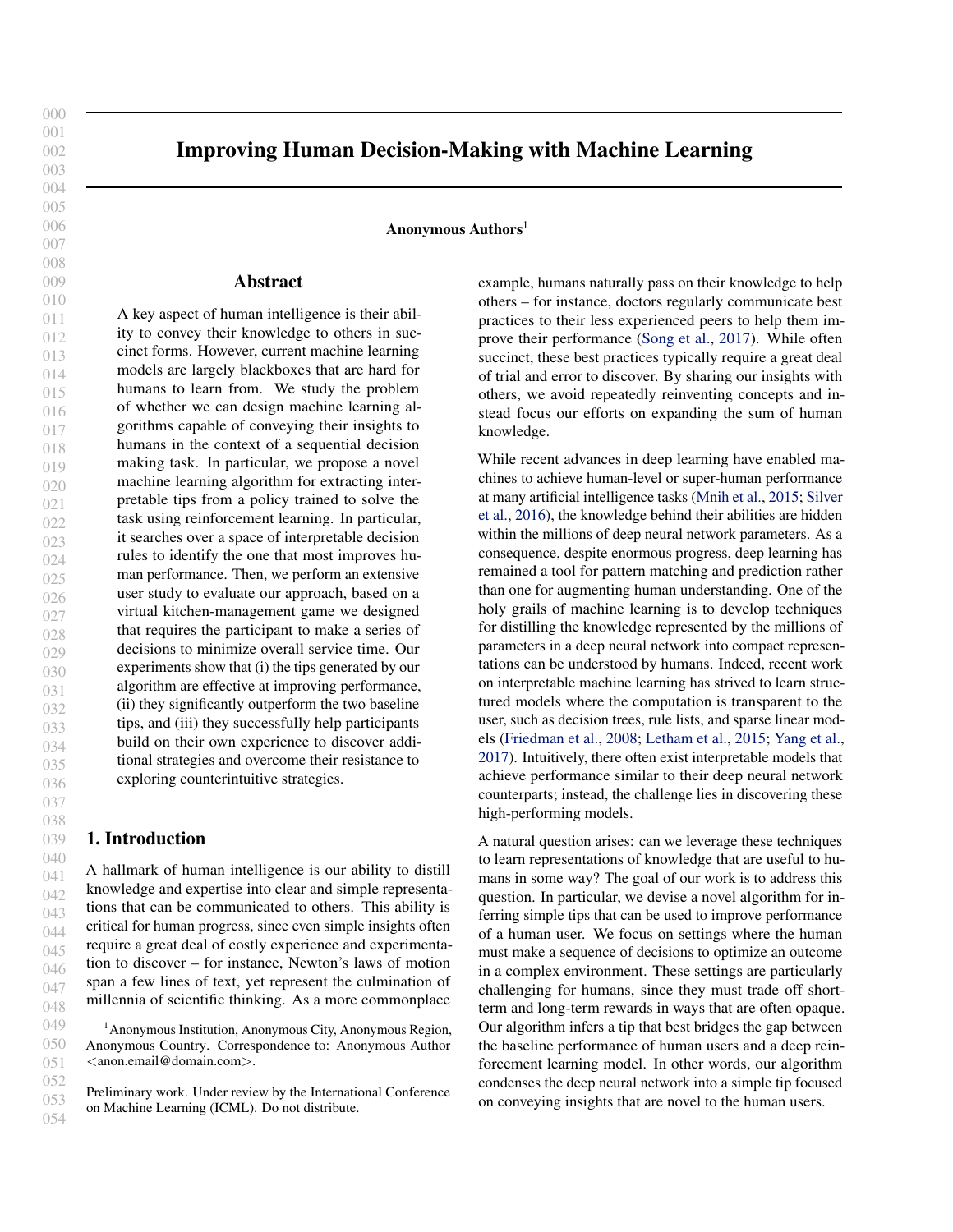| 440<br>441<br>442<br>443        | Sutton, R. S., McAllester, D. A., Singh, S. P., and Mansour,<br>Y. Policy gradient methods for reinforcement learning<br>with function approximation. In Advances in neural in-<br>formation processing systems, pp. 1057-1063, 2000. |
|---------------------------------|---------------------------------------------------------------------------------------------------------------------------------------------------------------------------------------------------------------------------------------|
| 444<br>445<br>446<br>447<br>448 | Verma, A., Murali, V., Singh, R., Kohli, P., and Chaudhuri,<br>S. Programmatically interpretable reinforcement learning.<br>In International Conference on Machine Learning, pp.<br>5045-5054. PMLR, 2018.                            |
| 449<br>450<br>451               | Watkins, C. J. and Dayan, P. Q-learning. Machine learning,<br>8(3-4):279-292, 1992.                                                                                                                                                   |
| 452<br>453<br>454<br>455<br>456 | Yang, H., Rudin, C., and Seltzer, M. Scalable bayesian rule<br>lists. In International Conference on Machine Learning,<br>pp. 3921-3930. PMLR, 2017.                                                                                  |
| 457<br>458<br>459               |                                                                                                                                                                                                                                       |
| 460<br>461<br>462               |                                                                                                                                                                                                                                       |
| 463<br>464<br>465               |                                                                                                                                                                                                                                       |
| 466<br>467<br>468               |                                                                                                                                                                                                                                       |
| 469<br>470<br>471               |                                                                                                                                                                                                                                       |
| 472<br>473<br>474               |                                                                                                                                                                                                                                       |
| 475<br>476                      |                                                                                                                                                                                                                                       |
| 477<br>478<br>479               |                                                                                                                                                                                                                                       |
| 480<br>481<br>482               |                                                                                                                                                                                                                                       |
| 483<br>484<br>485               |                                                                                                                                                                                                                                       |
| 486<br>487<br>488               |                                                                                                                                                                                                                                       |
| 489<br>490<br>491               |                                                                                                                                                                                                                                       |
| 492<br>493<br>494               |                                                                                                                                                                                                                                       |
|                                 |                                                                                                                                                                                                                                       |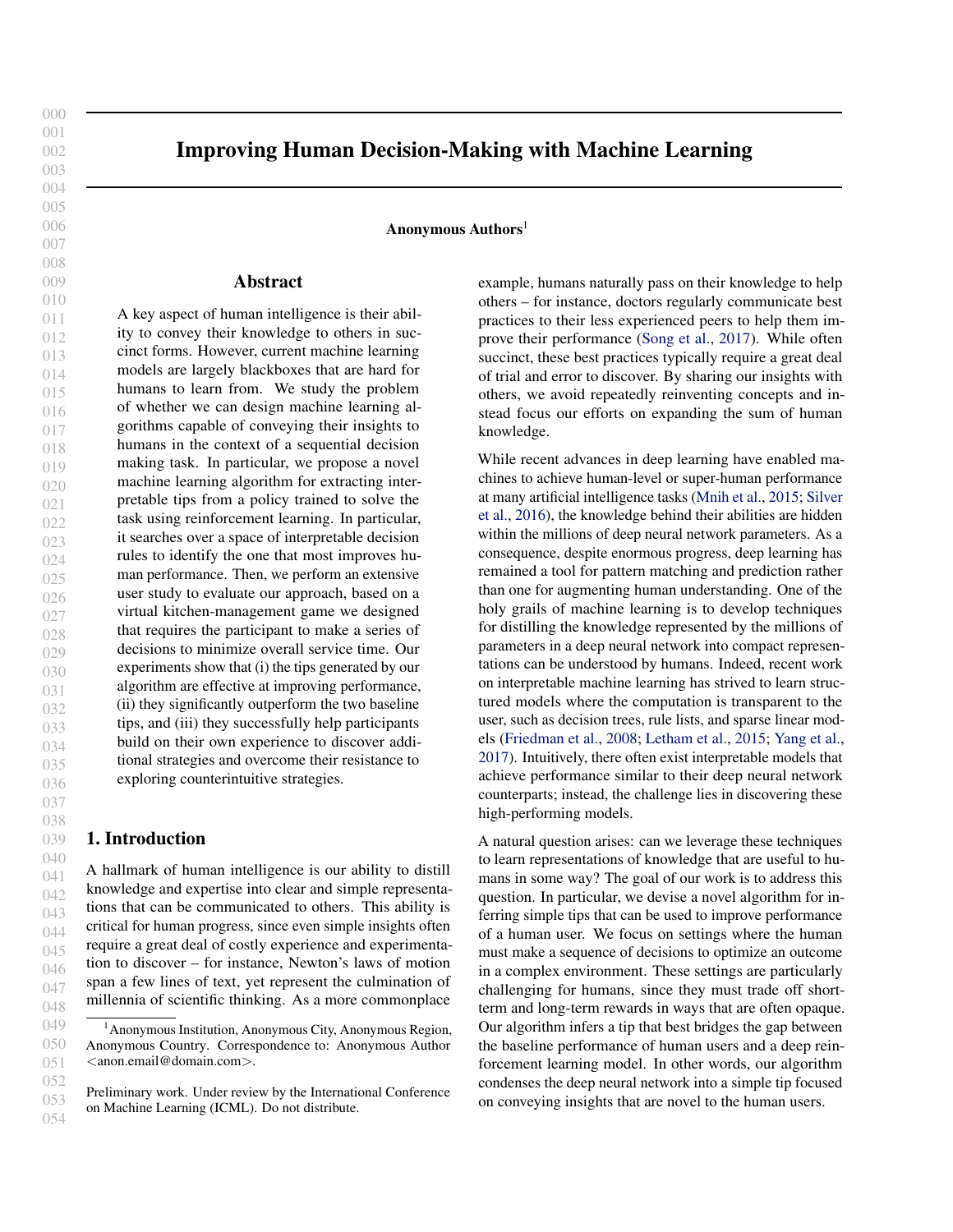#### <span id="page-9-0"></span>495 A. Details on Tip Inference Algorithm

#### 496 497 A.1. MDP Formulation and Search Space of Tips

498 499 500 501 502 503 504 505 506 507 508 509 510 511 512 At a high level, the states encode the progress towards completing all the food orders, the actions encode the available assignments of subtasks to workers, and the rewards encode the number of ticks the user takes to complete all the orders. More specifically, the states encode the following information: (i) in all the orders, which subtasks have been completed so far, and (ii) which subtask has been assigned to each virtual worker (if any), and how many steps remain for the virtual worker to complete that subtask. Next, the actions consist of all possible assignments of available subtasks to available virtual workers. Finally, the reward is 1 at each step, until all orders are completed—thus, the total number of steps taken to complete all orders is the negative reward.

513 514 515 516 517 518 519 520 521 522 523 524 525 526 527 528 529 Next, we describe the search space of tips that are considered by our algorithm. Each tip is actually composed of a set of rules inferred by our algorithm. Recall that our algorithm considers tips in the form of an if-then-else statement that says to take a certain action in a certain state. One challenge is the combinatorial nature of our action space—there can be as many as  $\frac{k!}{(k \mod n)!}$  actions, where *m* is the number of workers and  $k = \int_{j=1}^{n} k_j$  is the total number of subtasks. The large number of actions can make the tips very specific—e.g., simultaneously assigning three distinct subtasks to three of the virtual workers. Instead, we decompose the action space and consider assigning a single subtask to a single virtual worker. To be precise, we include three features in the predicate  $\therefore$  (i) the subtask being considered, (ii) the order to which the subtask belongs, and (iii) the virtual worker in consideration. Then, our algorithm considers tips of the form

> if (order =  $\circ$   $\land$  subtask =  $\circ$   $\land$  virtual worker = w) then (assign  $(o, s)$  to  $w$ );

where  $\theta$  is an order,  $\theta$  is a subtask, and  $W$  is a virtual worker.

535 536 537 538 539 540 541 542 543 544 545 Even with this action decomposition, we found that these tips are still too challenging for human users to internalize since the tips are very specific. Instead, we post-process the tips inferred by our algorithm by aggregating over tuples  $(o, s, w)$  that have the same s and w—e.g., in Figure [7,](#page-10-0) instead of considering two separate tips shown at the top, we merge them into the tip shown at the bottom. $2$  In other words, a tip is a combination of tips  $=$   $\begin{pmatrix} 1, & \cdots & k \end{pmatrix}$ . The score that we assign to such a tip is  $J( ) = \int_{i=1}^{R} J( )i$ . Then, we choose the tip that achieves the highest score.

### A.2. Algorithm Implementation

In principle, we could use dynamic programming to solve for the optimal value function  $V$ , and then compute the optimal Q-function based on V . However, while our state space is finite, it is still too large for dynamic programming to be tractable. Instead, we use the policy gradient algorithm (which is widely used for model-free reinforcement learning) as a heuristic to learn an expert policy for our MDP (Sutton et al., 2000).

At a high level, the policy gradient algorithm searches over a family of policies parametrized by 2  $d$ ; typically, is a deep neural network, and is the corresponding vector of neural network parameters. This approach requires featurizing the states in the MDP—i.e., constructing a feature mapping  $\therefore S \neq \theta$ ; 1 $\theta^d$ . Then, the neural network policy takes as input the featurized state  $(s)$ , and outputs an action  $( (s)) 2A$  to take in state s.<sup>3</sup> Then, the policy gradient algorithm performs stochastic gradient descent on the objective  $J($ ), and outputs the best policy . In general,  $J( )$  is nonconvex so this algorithm is susceptible to local minima, but it is well known that it performs exceptionally well in practice.

In our implementation, the state features include the availability of each sub-task (for each order), the current status of each worker, and the time index. We take to be a neural network with 50 hidden units; to optimize  $J($ ), we take 10,000 stochastic gradient steps with a learning rate of 0:001. In addition, since our MDP has finite horizon, we use a discount factor of  $= 1$ .

Once we have computed , we use supervised learning to learn an estimate  $\hat{Q}$  of the optimal policy's  $Q$ -function  $Q^{(-)}$ ; specifically, we choose  $\hat{Q}$  to be a random forest (Breiman, 2001). The random forest operates over the same featurized states as the neural network policy—i.e., it has the form  $\hat{Q}(\zeta; a) = Q^{(-)}(s; a)$ .

Finally, we apply our algorithm to inferring tips on stateaction pairs collected from observing human users playing our game. Because our goal is to help human users improve, we restrict our data to the bottom 25% of human users in terms of performance. In addition, we apply two additional post-processing steps to the set of candidate tips. First, we eliminate tips that apply in less than 10% of the states occurring in the human trace data—i.e., the predicate

 $(s) = 1$ . This step eliminates high-variance tips that have large benefits, but are useful only a small fraction of the time. Second, we eliminate tips that, when they apply, disagree with the expert policy more than 50% of the time—i.e., for a tip  $(z, a)$ ,  $(s) = 1$  and  $a \neq (s)$ . This step eliminates

<sup>546</sup> 547 548 549 <sup>2</sup>We experimented with *combinations* of tips in exploratory pilots, and found that AMT workers were unable to operationalize and comply with such complex tips even though they might be part of an optimal strategy.

<sup>&</sup>lt;sup>3</sup>To be precise,  $\pi_*(\phi(s))$  outputs a probability  $\pi_*(a | \phi(s))$ for each action  $a \in A$  of taking a in state s. We take the action a with the highest probability.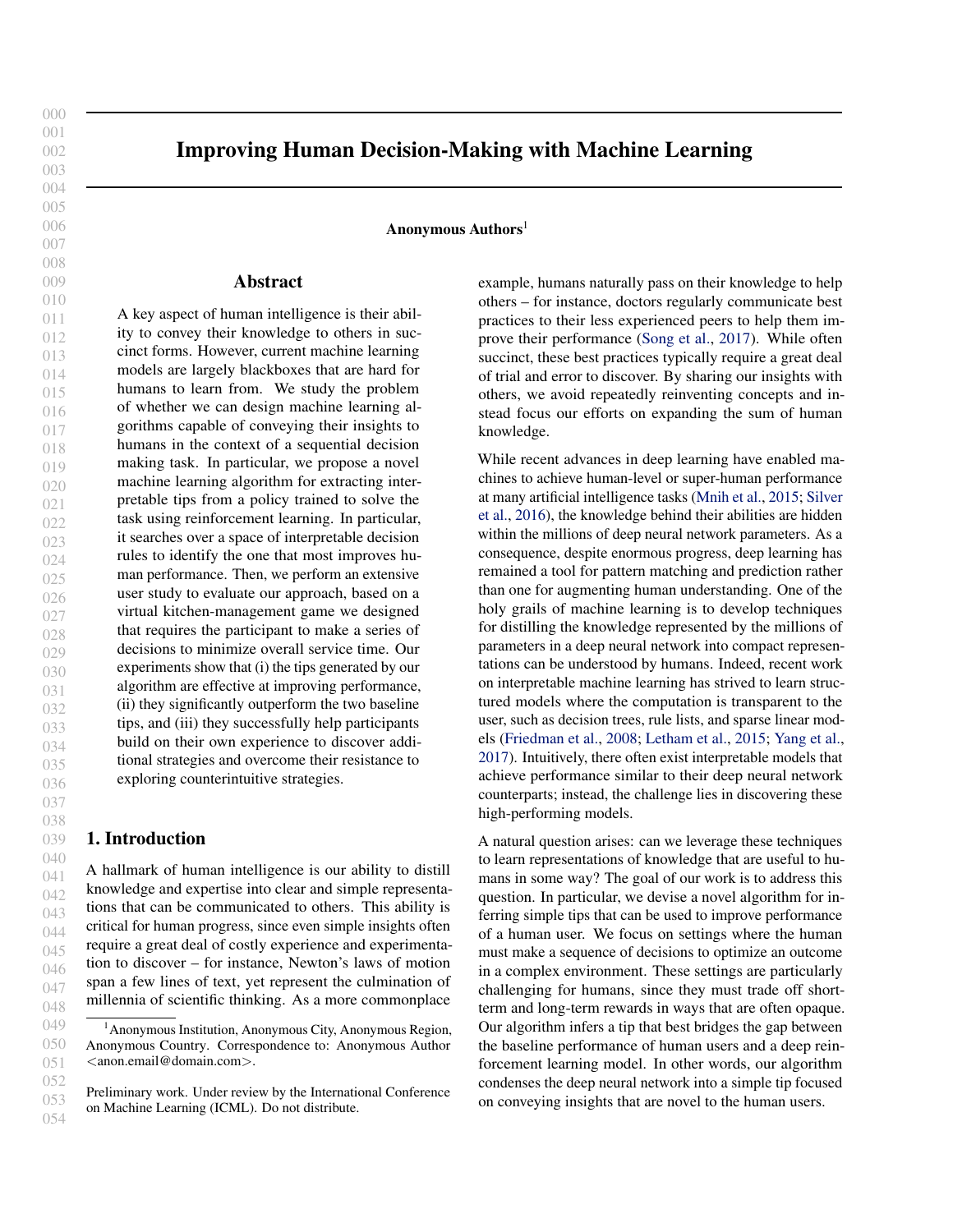600 601

<span id="page-10-0"></span>550

| if (order = burger <sub>1</sub> $\land$ subtask = cooking $\land$ virtual worker = chef) then (assign (burger <sub>1</sub> /cooking) to chef) |
|-----------------------------------------------------------------------------------------------------------------------------------------------|
| if (order = burger <sub>2</sub> $\land$ subtask = cooking $\land$ virtual worker = chef) then (assign (burger <sub>2</sub> /cooking) to chef) |
| $\frac{merge}{l}$ assign cooking to chef 2 times                                                                                              |

Figure 7: Merging similar tips to improve interpretability.

tips that have large benefits on average, but sometimes offer incorrect advice that can confuse the human user (or cause them to distrust our tips).

# B. Details on the Experiment

### B.1. Experimental Design

Recall that our tip inference algorithm requires data on the human performance so it can focus on conveying information not already known by the humans. Thus, our behavioral experiment proceeds in two phases. First, we collect data on the actions taken by humans participants when they are not provided with any tips, and use our algorithm in conjunction with this data to infer tips. Second, we evaluate whether providing these tips can improve the performance of subsequent human participants, compared both to a control group of participants who are not provided with any tips as well as two additional groups of participants who are each provided with one of our two baseline tips.

580 583 586 588 590 591 592 593 594 595 596 597 598 599 We evaluate our algorithm based on two different configurations of our game, which are designed to evaluate different conditions under which tips might be useful. First, the *normal configuration* consists of a single scenario, the *fullystaffed scenario*, throughout the study. Thus, our goal is to infer tips that help human participants fine-tune their performance at this scenario. The second, *disrupted configuration* starts with the fully-staffed scenario, but then switches to the *understaffed scenario*. Intuitively, we expect human participants to acclimate to the fully-staffed scenario; thus, they may have difficulty adapting to the understaffed scenario where the high-level strategy is very different. Thus, our goal is to infer tips that convey shifts in strategy that are needed to perform well in the new scenario. For a fixed configuration, we additionally vary the tip that is shown to each participant, including no tip (i.e., the control group), our tip, a baseline tip from the naïve algorithm, and a human suggested tip. Our goal is to understand how the choice of tip affects the performance of the human users in the context of that configuration.

### B.2. Experimental Procedure

602 603 604 We perform separate experiments for each configuration of our game. The high-level structure of our experimental de-

sign for each configuration is the same; they differ in terms of when we show tips to the participant and which tips we show. For each configuration, our experiment proceeds in two phases. Before starting our game, each participant is shown a set of game instructions and comprehension checks; then, they play a practice scenario twice (with an option to skip the second one). $4$  Each participant receives a participation fee of \$0.10 for each round they completed. We also provide a bonus based on their performance, measured by the number of steps taken to complete each round. The bonus ranges from \$0.15 to \$0.75 per round. Participants provided informed consent, and the Institutional Review Board of the University of Pennsylvania approved all materials and procedures in our studies.

Phase I. For each configuration, we recruit 200 participants via Amazon Mechanical Turk to play the game. The study flow is illustrated in Figure [8.](#page-11-0) At the end of all rounds of play, we give users a post-game survey where we ask several questions regarding their experience with the game. Additionally, we ask the participants to suggest a tip for future players. In particular, we show each participant a comprehensive list of candidate tips and ask them to select the one they believe would most improve the performance of future players. This list of tips is constructed by merging three types of tips: (i) all possible tips of the format described in [A.1](#page-9-0) (e.g., "Chef shouldn't plate."), (ii) generic tips that arise frequently in our exploratory user studies (e.g., "Keep everyone busy at all time."), (iii) a small number of manually constructed tips obtained by studying the optimal policy (e.g., "Chef should chop as long as there is no cooking task"). Importantly, this list always contains the top tip inferred using our algorithm.

Next, we use the data from the final round played by the participants to infer tips in three ways. First, we train our tip inference algorithm described in [A.2](#page-9-0) on the experimental data. Second, we implement the naïve algorithm, which directly tries to imitate the optimal policy based on the frequency of state-action pairs observed in the experimental data. Finally, we analyze the post-game survey and rank

<sup>&</sup>lt;sup>4</sup>The practice scenario is meant to familiarize participants with the game mechanics and the user interface. In this scenario, they manage three identical chefs to make a single, simple food order. This food order is significantly different than the burger order used in the main game.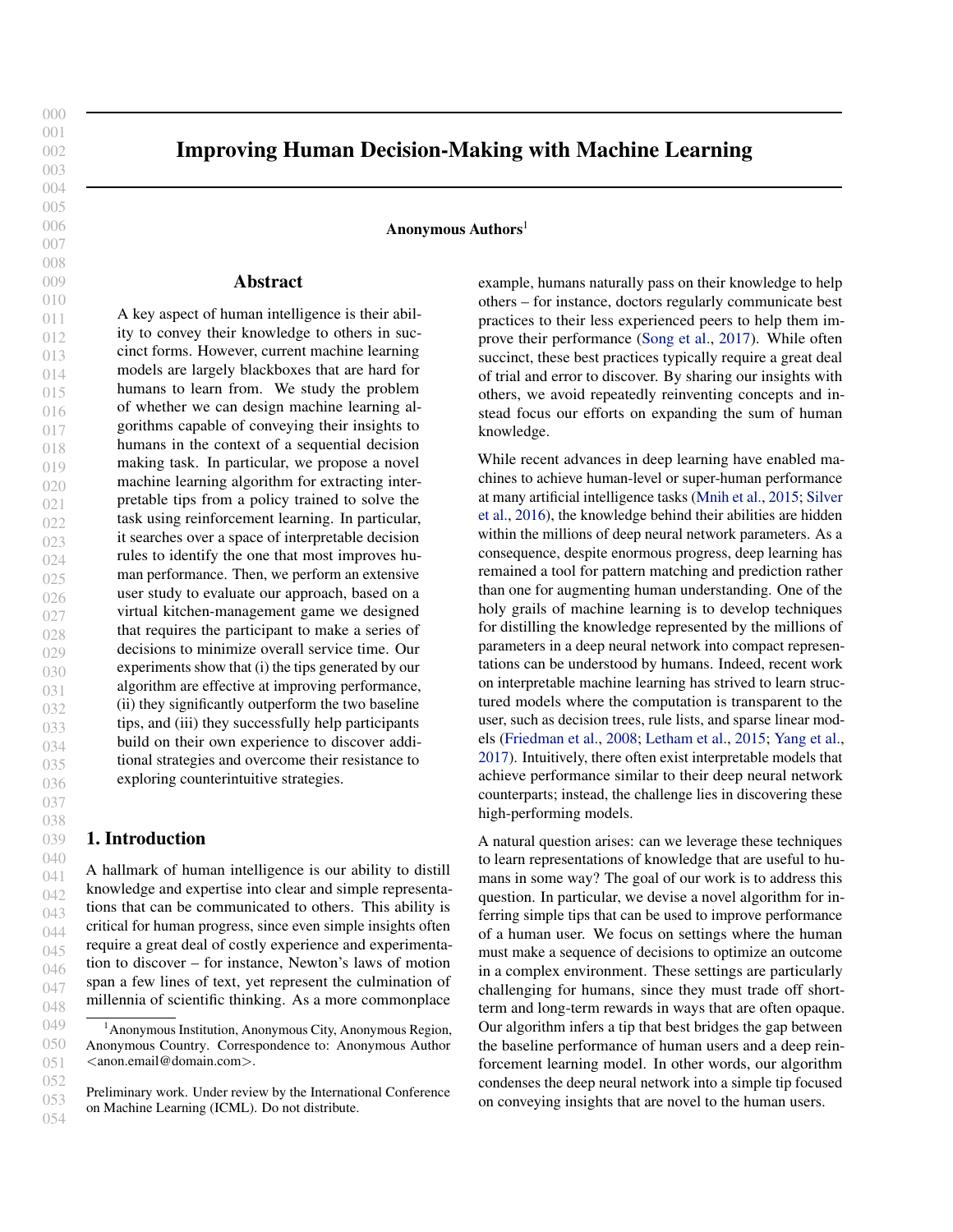<span id="page-11-0"></span>

Improving Human Decision-Making with Machine Learning

Figure 8: Study flow for Phase I.

the candidate tips based on the number of votes by the participants.

Inferred tips. For the normal configuration, 183 participants<sup>5</sup> successfully completed the game. The top three tips inferred from each of the sources are reported in Table [1.](#page-12-0) For the algorithm tip, "Chef should never plate" is selected as it is expected to be the most effective at shortening completion time  $(2.43$  steps). For the baseline tip, our naïve algorithm selects "Chef should chop once" as it is the most frequently observed state-action pair in the data. Finally, for the human tip, "Strategically leave some workers idle" received the most votes among the participants (28.42%). It is worth noting that all of the tips most voted by past players are in line with the optimal strategy. The first tip captures the key strategy that some virtual workers should be left idle rather than assigned to a time-consuming task. However, it is less specific than other tips. The second and third tips reflect the information participants could learn from assigning different tasks to different workers during the game: server spends the most time cooking while chef spends the most time plating.

For the disrupted configuration, 172 participants<sup>6</sup> successfully completed the game. Table [2](#page-12-0) reports the top three tips inferred from each of the sources. The best algorithm tip is "Server should cook twice" with the expected completion time reduction of 2.32 steps. Interestingly, only the first and third tips are in line with the optimal policy. The second tip is slightly off as in the optimal policy sous-chef and server should each plate twice. For the baseline arm, all three tips are in line with the optimal policy, and the naïve algorithm chooses "Sous-chef should plate twice". Finally, for the human tip, "Server should cook once" or "Sous-chef should cook three times" got the most votes. Unlike in the normal configuration, the top two human tips here are not part of the optimal policy. In the optimal policy, sous-chef and server should each cook twice. The third human tip does align with the optimal policy; however, it is much less specific than the other tips. This highlights the increased difficulty for humans to identify the optimal strategy in the disrupted configuration compared to the normal configuration.

Phase II. We next evaluate the effectiveness of each of the inferred tips. In this phase, participants are randomly assigned to one of four arms, which differ in terms of the

659

<sup>&</sup>lt;sup>5</sup>The average age of the participants is 34.6 years old, 57.38% are female, and 67.73% have at least a two-year degree.

 ${}^{6}$ They are 36.4 years old on average, 61.63% are female, and 77.91% received at least a two-year degree.